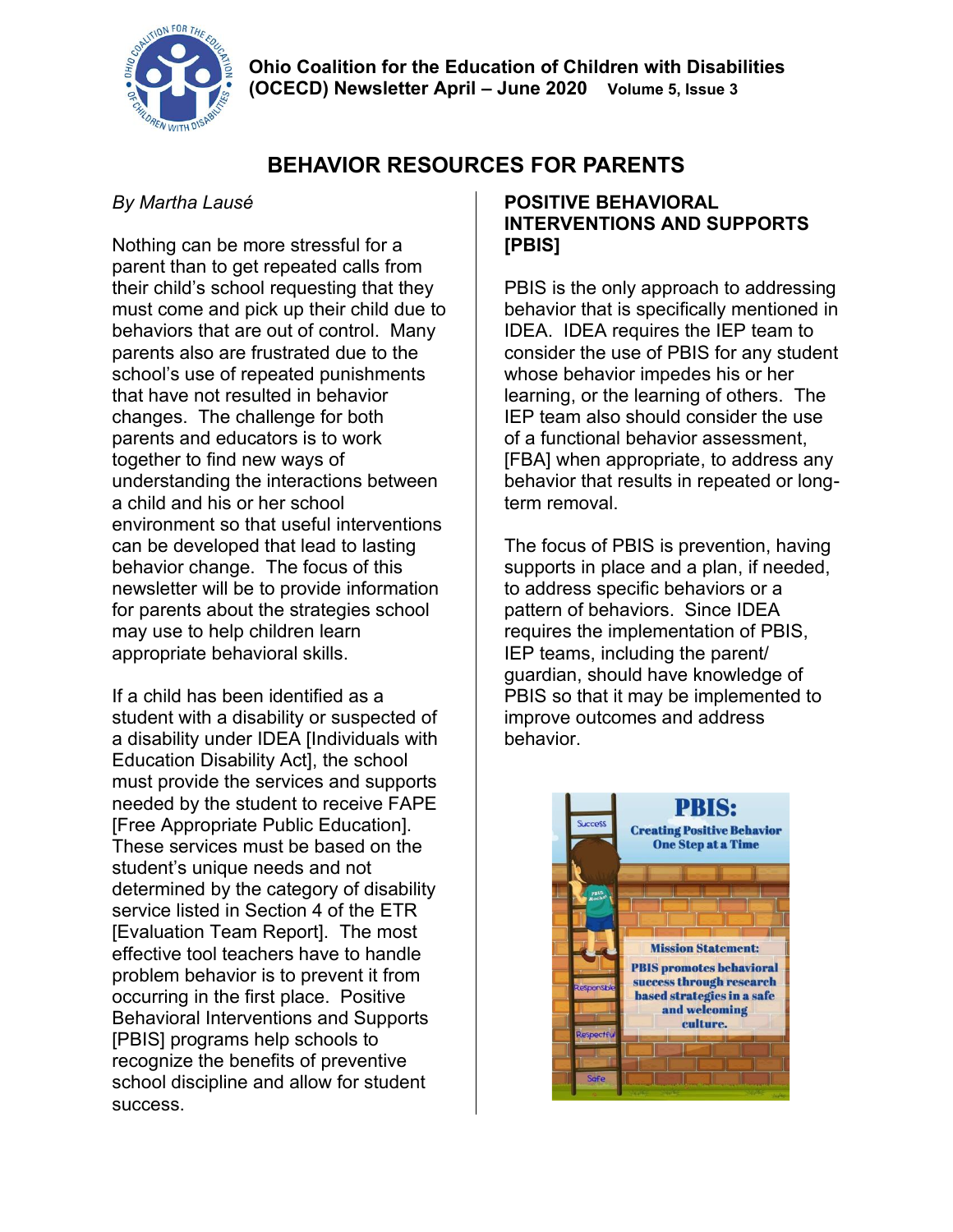

PBIS HAS 3 tiers of support for behavior and for when the behavior stems from their disability.



For more detailed information about the 3 tiers of PBIS: PBISworld.com Tier 1 [https://www.pbisworld.com/tier-1/](about:blank) PBISworld.com Tier 2 [https://www.pbisworld.com/tier-2/](about:blank) PBISworld.com Tier 3 [https://www.pbisworld.com/tier-3/](about:blank)

Ohio endorses Positive Behavior Interventions and Supports [PBIS]. Please see:

[http://education.ohio.gov/getattachment/Topics/Other-Resources/School-](about:blank)[Safety/Building-Better-Learning-Environments/PBIS-Resources/Ohio-Positive-](about:blank)[Behavior-Interventions-Network-2/Fact-Sheet.pdf.aspx](about:blank)

[http://education.ohio.gov/Topics/Student-Supports/PBIS-Resources](about:blank)

The Ohio Dept of Education divided the state into 16 State Support Teams [SSTs]. Each SST has PBIS consultants on staff to work with parents and schools. See the link to the PBIS resources at State Support Team Region 11:

[https://www.sst11.org/Downloads/PB41A-Positive\\_Behavioral\\_Interventions-Final.pdf](about:blank)

The link to the other SSTs is listed below.

[http://education.ohio.gov/Topics/District-and-School-Continuous-Improvement/State-](about:blank)[Support-Teams](about:blank)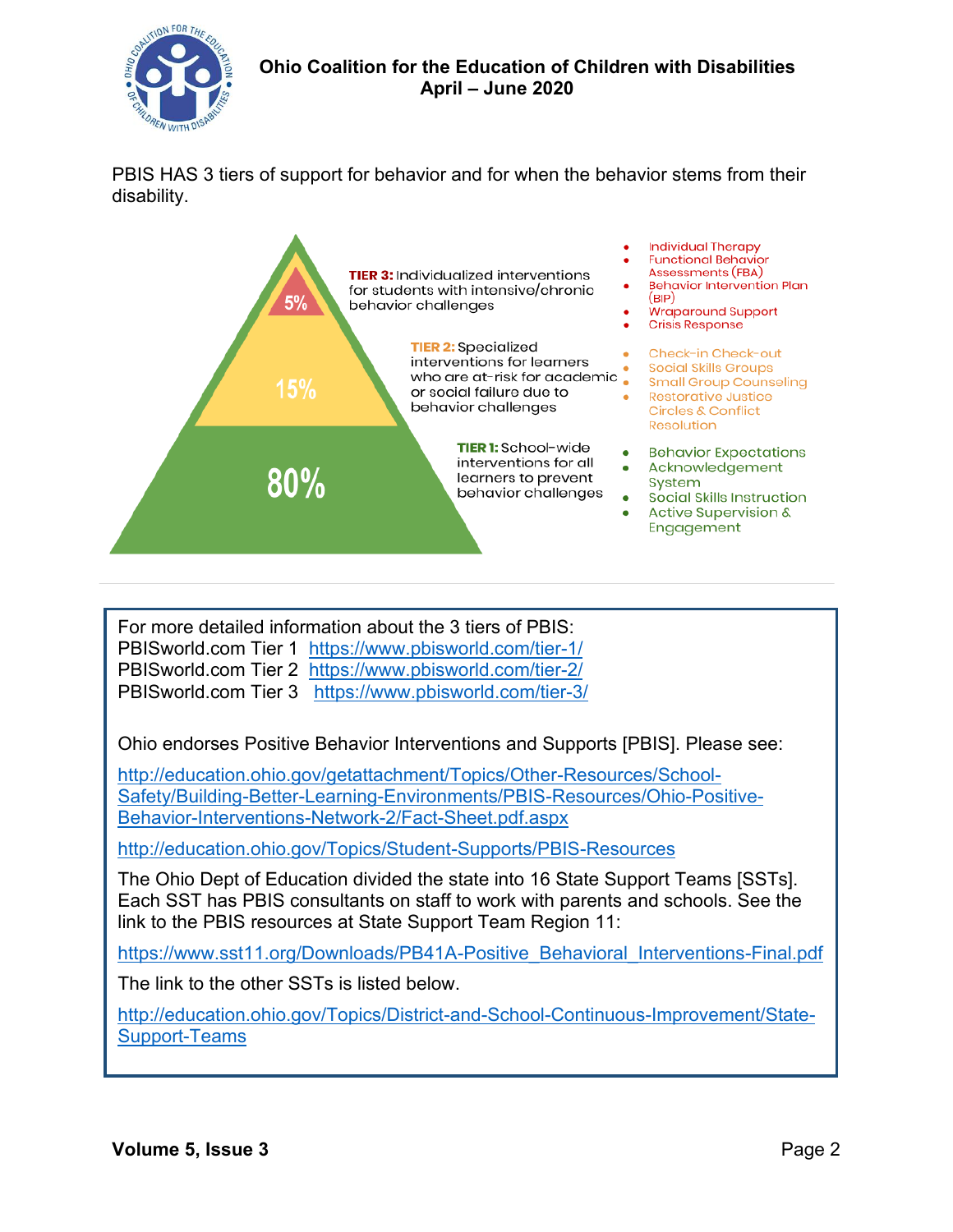

In order for IEP teams to provide goals and objectives that address both academic achievement and functional performance, they must change from the attitude that the child IS a problem to the child HAS a problem. To illustrate, Devon is a 12-year-old boy refusing to do his schoolwork. When reminded to get busy, he may swear, spit, or throw his work on the floor. If the educator feels Devon IS the problem because he is lazy or disrespectful, the adult often responds to negative behavior negatively with punishment or threats. In fact, Devon may have learned that his behavior is successful in getting him out of doing required work. Being sent home becomes a "reward" not a punishment that may actually reinforce the negative behavior it was designed to correct. This is known as negative reinforcement. When the educator feels that Devon IS the problem, his IEP goals are written for academic achievement and not for functional performance that would improve his behaviors and social-emotional skills. Good grades may not be as important as social-emotional skills in their adult life. No one ever gets fired for a D in history but they will get fired if they lack the social-emotional skills to work well with others.

When educators feel that Devon HAS a problem, they gather assessment data to understand the motivation behind the misbehavior. Behavior will be addressed in a more constructive manner than in the previous model. The IEP will be written to address both academic achievement and functional performance for behavioral issues.

Devon will be taught positive behavior skills that will be recognized, reinforced, or rewarded. Educators will use consequences that are meaningful to the child, rather than punishment and/or suspension.

#### **FUNCTIONAL BEHAVIOR ASSESSMENT [FBA]**

In order to change the perspective from "the child IS a problem," to "the child HAS a problem," the best course of action for a school is to conduct a Functional Behavior Assessment [FBA]. This is the process required to determine the trigger, function, or antecedent of the behavior and to develop an appropriate Behavior Intervention Plan [BIP]. Please see links to Ohio's optional FBA and BIP forms: [Form OP-1: Functional Behavior](about:blank)  **[Assessment](about:blank)** 

[Form OP-2: Behavior Intervention Plan](about:blank)

FBAs most often are **recommended** when:

- A student has repeated discipline incidents that lead to out of school removals of less than 10 days. FBA **required** on day 10.
- A student's behavior is interfering with his/her ability to benefit from instruction (e.g., the student is frequently removed from the classroom setting, student is unable to participate, etc.)
- A student's behavior is disrupting the learning of him/herself and/or others and is not adequately addressed by current level of services.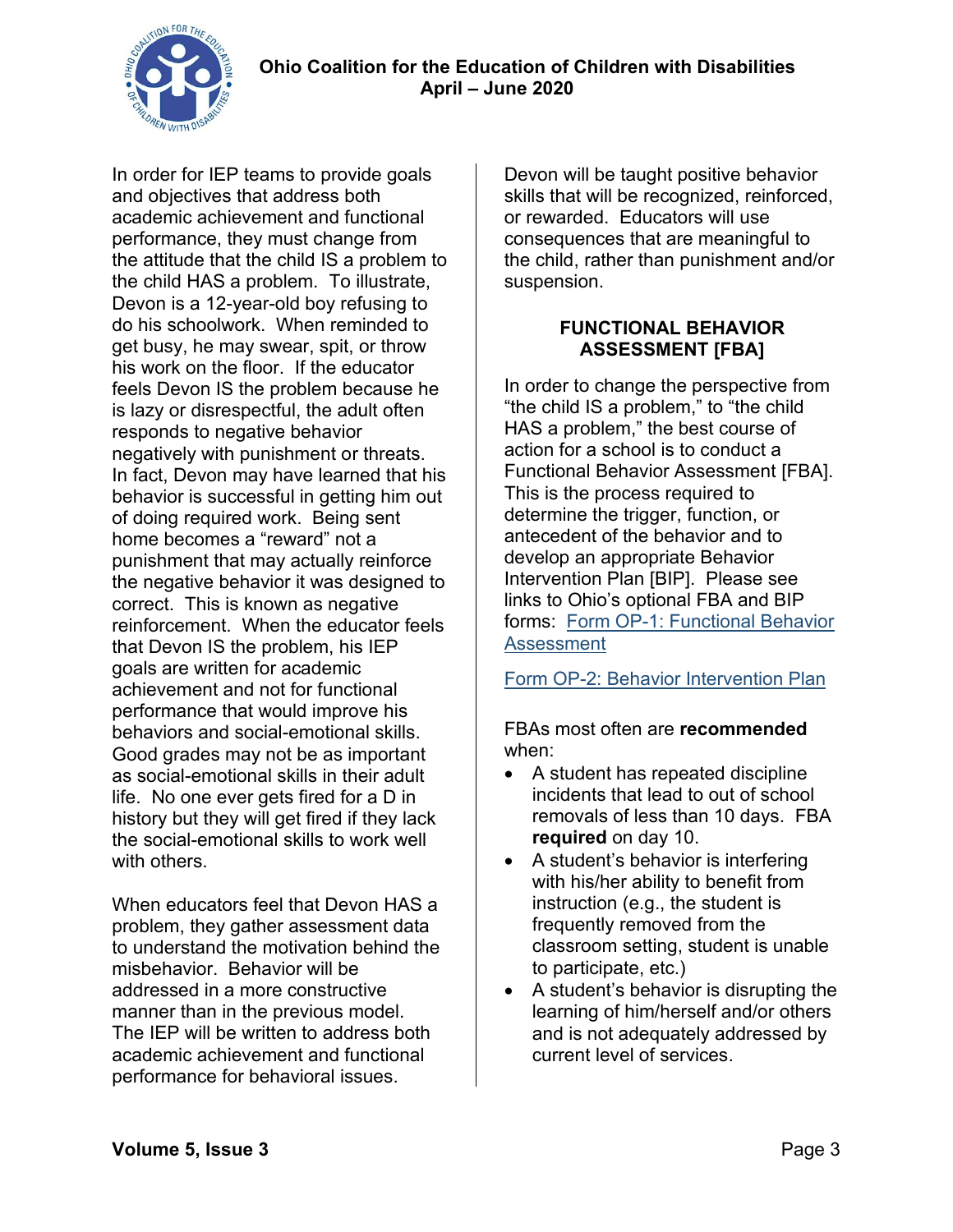

Those who contribute data and provide assessments may include, but are not limited to: Special Education Teachers/ Intervention Specialists, Parents, Counselors, Administrators, and School Psychologists. For complex behavior, a Board-Certified Behavioral Analyst [BCBA] may be needed.

An FBA, if properly conducted, will provide information that parents and educators will use to come up with the "best guess," or hypothesis about why a specific behavior is occurring, so that a Behavior Intervention Plan [BIP] can be developed that teaches the child acceptable ways to get his or her needs met. The FBA will define behavior in measurable terms that can be seen and counted. Stating "Sam is aggressive" is not measurable. "Sam will hit, kick when asked to complete a task that is too difficult," is measurable.

According to Wrightslaw.com: "Failure to base the intervention on the specific cause (function) very often results in ineffective and unnecessary restrictive procedures." In other words, don't waste valuable time on interventions (behavioral or otherwise) when there is no evidence that this particular intervention is likely to work for this particular child, in this particular situation.

To read the full article, Functional Behavioral Assessments: What, Why, When, Where, and Who? by Stephen Starin, Ph.D., follow the link: [https://www.wrightslaw.com/info/discipl.f](https://www.wrightslaw.com/info/discipl.fab.starin.htm) [ab.starin.htm](https://www.wrightslaw.com/info/discipl.fab.starin.htm)

The FBA process will collect data from as many sources as possible, including samples of classwork, direct observations, interviews questionnaires, or checklists. This helps to identify how others perceive the problematic behavior, some possible motivations or triggers for the problem behavior, and observations of situational factors surrounding the problematic behavior. Ask questions, such as, *who*, *what*, *where,* and *when*, in order to gather as much information as possible. Also try to ascertain when the behavior does, and does not, occur. Use this information to compare and analyze the data, events, antecedents or triggering events, target behavior, and consequences that maintain the behavior.

Review medical and school records, achievement and educational testing, behavioral, mental health and social skills assessments, plus interviews and survey reports completed by parents, others who know the student, and the student, if appropriate. The greater the concern about the behavior impeding the student's own learning or the learning of others, the more datagathering, planning and analysis will be required to develop an effective behavioral support plan.

The FBA will examine the A, B, C's of Behavior.

A=Antecedent — A cause or event that influences the development of a behavior or behaviors, such as the size of the classroom, number of children in classroom, or the specific event, time of day, etc.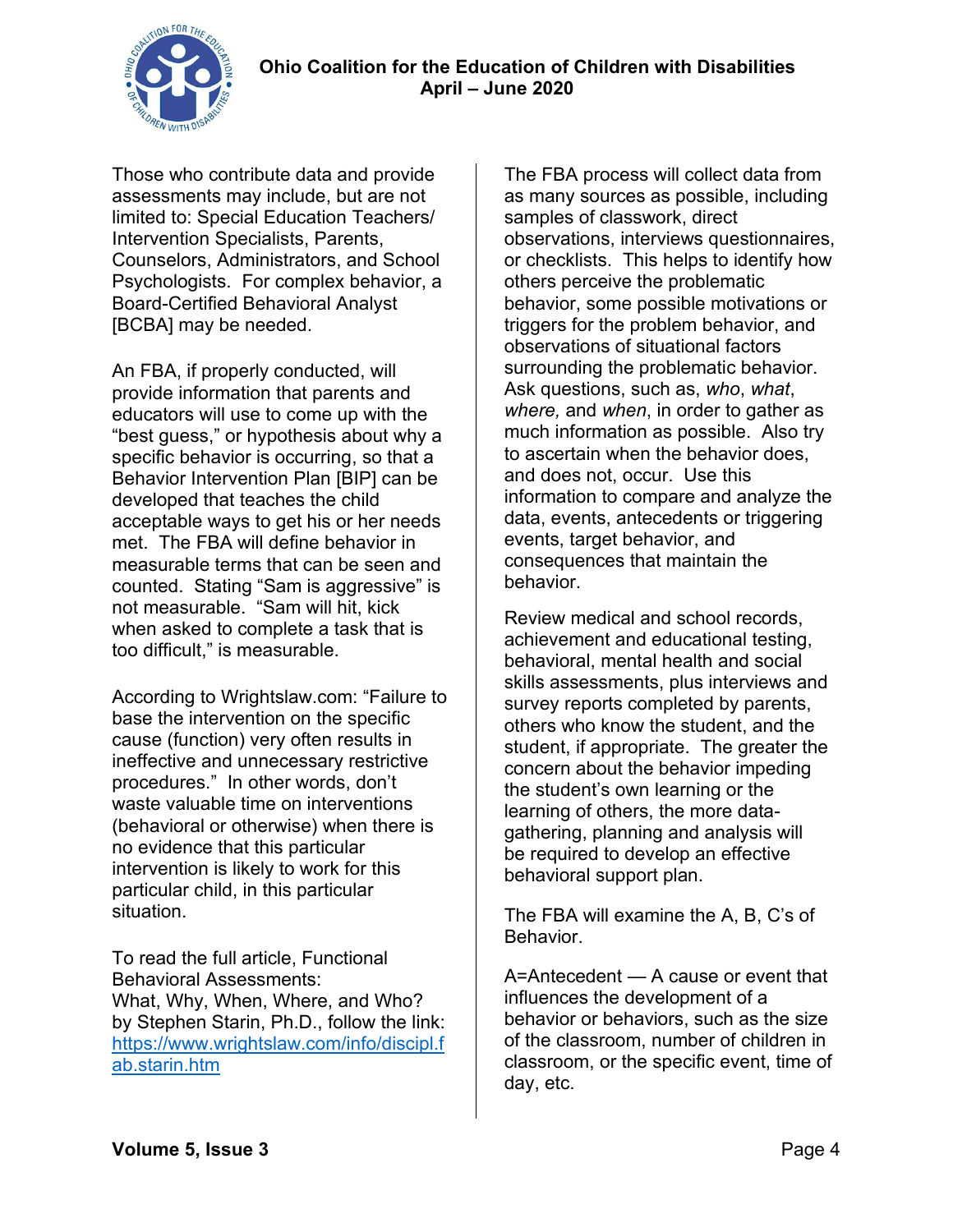

B=Behavior — What one does in response to the event, cause or condition. Behavior (positive or negative) fulfills a specific need for a child.

C=Consequence — What happens as a result of a behavior and affects whether it is likely to happen again. If the consequence of a behavior meets a need, the behavior is likely to be repeated.

Antecedent — assignment too difficult Behavior — child throws chair and kicks the teacher Consequence — if child HAS a problem, the teacher gathers more data to determine

appropriate instructional level for assignment and appropriate discipline

To reach the outcome that parents and educators want means they must work together to build on the child's existing strengths, as well as, teach skills that have not been, or that have not become habits.

### **BEHAVIOR INTERVENTION PLAN [BIP]**

Even though IDEA does not mandate Behavior Intervention Plans [BIPs] to address behavior, the IEP team should consider whether the specially designed instruction included in the IEP's Section 6 and Section 7 are sufficient to modify behavior. If the student is not making progress on IEP goals, the IEP team needs to reconvene to address developing a separate Behavior Intervention Plan [BIP]. This BIP should be referenced in the IEP. Since the BIP is referenced in the IEP, the plan must be completed with parent participation.

If data and progress reports indicate a decrease in problematic behaviors due to the implementation of IEP functional performance goals and services, a separate behavior plan usually would not be required.

Data collection is crucial when implementing an IEP behavior goal or BIP. If all educators and service providers are not using the same criteria for data collection, or data was not collected as required by the IEP, the team would not be able to adequately address the student's lack of progress and /or escalating problematic behaviors. The same is true if staff members lacked adequate training concerning how to collect the necessary data with fidelity. Whether behaviors are addressed by the IEP or by an BIP, data collection documents the provision of FAPE. Without this data collection, the school district cannot determine whether the student is making progress or whether the use of replacement behaviors is increasing or decreasing. If the student's behavior is not impeding his/her learning, it may be determined that FAPE has been provided. If the opposite is true, it may result in the denial of FAPE.

The BIP is designed to change the outcome by preventing the behavior from actually happening, reducing the severity of the behavior, by deescalating the behavior before it becomes extreme. It assists the student to use skills he or she has been taught to make better behavior choices in order to replace the inappropriate choice with better behavior choices.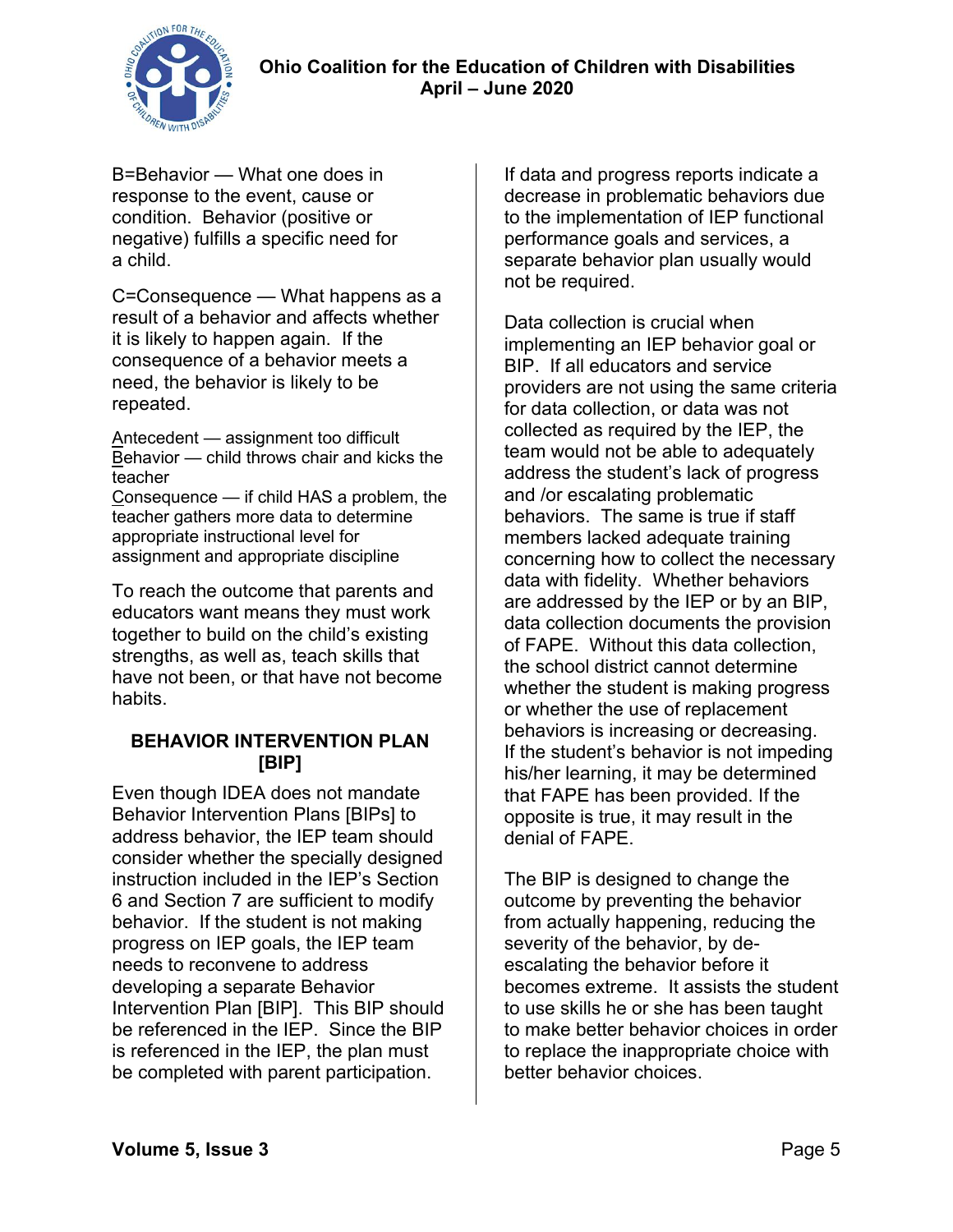

An understanding that most behaviors are governed by their circumstances is key to planning interventions. For example, a child has a fight and is suspended. If the child does not want to be in school, he or she may learn that fighting is a good way to get sent home. If the child wants to gain attention from his peers or teachers, fighting may be used again as a way to secure attention and status. For a student with a specific learning disability in reading, misbehavior may be used to save face with their peers. Any time a child exhibits a behavior (acceptable or unacceptable) that is successful in meeting one of his or her needs, it is likely that the behavior will be repeated. Behavior serves a logical function for the child. It is the role of the BIP to substitute this logical function for the child with an acceptable behavior for both the student and adults.

Behaviors are governed by consequences. Behaviors that result in desirable consequences for the child are likely to be retained or strengthened. Behaviors that do not result in desirable consequence are discarded or weakened. Therefore, schools must evaluate and monitor the IEP and BIP by collecting data on student progress. Behavior goals need to be reviewed and evaluated. The school, IEP team and parents determine whether to continue or to modify the BIP by setting review dates. If no one is in charge of collecting and reviewing the data, the plan will fail. A great BIP on paper will fail if not implemented with fidelity or as designed by all staff.

### **BEHAVIOR GOALS AND OBJECTIVES ON THE IEP**

The focus of this article is PBIS, FBAs and BIPs; however, it would be an error of omission not to mention functional performance goals on the IEP. The evaluations in the Evaluation Team Report [ETR], school assessments and FBAs provide the data to determine the starting point to write goals that ensure success. When presented with a nonpreferred task, such as, dealing with frustration, the IEP team uses data to determine whether it is a big problem or a little problem. Did the behavior meet a need? What can be predicted about this behavior? It will keep on happening until the student is taught an appropriate replacement behavior.

A sample behavior goal: Jake will take a break in order to replace problematic behavior with appropriate behavior. He will return to the task at hand 80% of the time in 3 out of 5 trails as measured by his behavior chart data.

In closing, student success is the ultimate goal for implementing PBIS, FBAs and BIPs in Ohio schools.

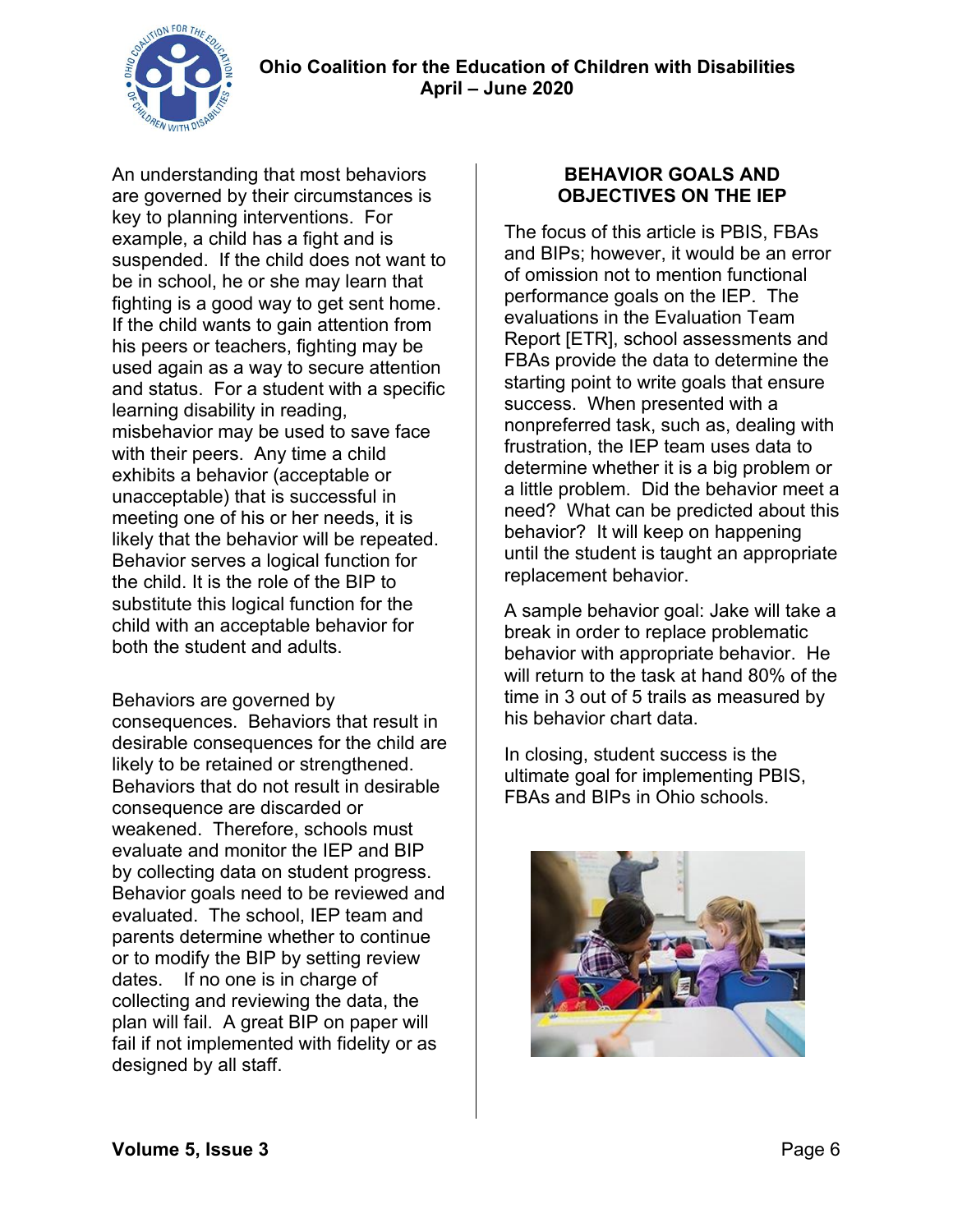

# **WHERE TO ASK FOR HELP**

Ask school for names of behavior support personnel and intervention specialists.

Board Certified Behavior Analysts [BCBA] [www.bacb.com](about:blank) 

Ohio Coalition for the Education of Children with Disabilities [www.ocecd.org](about:blank)

Ohio Department of Education. Office of Integrated Student Supports, coordinates resources for positive and safe schools, such as, programs related to safety, anti-bullying, mental and behavioral health, positive behavioral intervention supports (PBIS) and trauma-informed care.

[Brittany.miracle@education.ohio.gov](about:blank)

You also may call the ODE switchboard, 877-644-6338, and ask to be connected with her office.

Ohio State University. Nisonger Center Behavior Support Services [https://nisonger.osu.edu/clinics](https://nisonger.osu.edu/clinics-services/child/behavior-support-services/)[services/child/behavior-support](https://nisonger.osu.edu/clinics-services/child/behavior-support-services/)[services/](https://nisonger.osu.edu/clinics-services/child/behavior-support-services/)

[State Support Teams](State%20Support%20Teams%20http:/education.ohio.gov/Topics/District-and-School-Continuous-Improvement/State-Support-Teams)  [http://education.ohio.gov/Topics/District](State%20Support%20Teams%20http:/education.ohio.gov/Topics/District-and-School-Continuous-Improvement/State-Support-Teams)[and-School-Continuous-](State%20Support%20Teams%20http:/education.ohio.gov/Topics/District-and-School-Continuous-Improvement/State-Support-Teams)[Improvement/State-Support-Teams](State%20Support%20Teams%20http:/education.ohio.gov/Topics/District-and-School-Continuous-Improvement/State-Support-Teams)

### **RESOURCES**

Alliance Action Sheet: Functional Behavior Assessments and Positive **Interventions** [https://www.ocecd.org/Downloads/Funct](about:blank) [ional%20behavioral%20assessment%2](about:blank) [0and%20positive%20interventions-](about:blank) [what%20parents%20need%20to%20kn](about:blank) [ow3.pdf](about:blank)

Center for Parent Information & Resources [CPIR] [https://www.parentcenterhub.org/pbs](about:blank)[resources/](about:blank)

Greene. Ross. 6 truths about challenging kids that unlock better behavior. ADDitude Magazine. July 3, 2019

EmpoweringParents.com. [https://www.empoweringparents.com/](about:blank)  "You can't punish your child into good behavior." A company dedicated to empowering parents with the tools to manage the most challenging behavior problems in children ages 5 to 25.

National Education Association. Positive Behavioral Interventions and Supports: a multi-tiered Framework that works for every student. 2014. [http://www.nea.org/assets/docs/PB41A-](about:blank)Positive Behavioral Interventions-[Final.pdf](about:blank)

PACER.org. Functional Behavior Assessment and Intervention resources: [https://www.pacer.org/searchresults.asp](https://www.pacer.org/searchresults.asp?cx=008159103446416441332%3Aztnv2wmj0ug&cof=FORID%3A11&q=FUNCITONAL+BEHAIVOR+ASSESSMENT&sa=Search&siteurl=pacer.org%2F&ref=&ss=4959j1689727j30) [?cx=008159103446416441332%3Aztnv](https://www.pacer.org/searchresults.asp?cx=008159103446416441332%3Aztnv2wmj0ug&cof=FORID%3A11&q=FUNCITONAL+BEHAIVOR+ASSESSMENT&sa=Search&siteurl=pacer.org%2F&ref=&ss=4959j1689727j30) [2wmj0ug&cof=FORID%3A11&q=FUNCI](https://www.pacer.org/searchresults.asp?cx=008159103446416441332%3Aztnv2wmj0ug&cof=FORID%3A11&q=FUNCITONAL+BEHAIVOR+ASSESSMENT&sa=Search&siteurl=pacer.org%2F&ref=&ss=4959j1689727j30) [TONAL+BEHAIVOR+ASSESSMENT&s](https://www.pacer.org/searchresults.asp?cx=008159103446416441332%3Aztnv2wmj0ug&cof=FORID%3A11&q=FUNCITONAL+BEHAIVOR+ASSESSMENT&sa=Search&siteurl=pacer.org%2F&ref=&ss=4959j1689727j30) [a=Search&siteurl=pacer.org%2F&ref=&](https://www.pacer.org/searchresults.asp?cx=008159103446416441332%3Aztnv2wmj0ug&cof=FORID%3A11&q=FUNCITONAL+BEHAIVOR+ASSESSMENT&sa=Search&siteurl=pacer.org%2F&ref=&ss=4959j1689727j30) [ss=4959j1689727j30](https://www.pacer.org/searchresults.asp?cx=008159103446416441332%3Aztnv2wmj0ug&cof=FORID%3A11&q=FUNCITONAL+BEHAIVOR+ASSESSMENT&sa=Search&siteurl=pacer.org%2F&ref=&ss=4959j1689727j30)

PACER: Examples of positive behavioral intervention strategies [https://www.pacer.org/parent/php/php](about:blank)[c215b.pdf](about:blank)

Peer, Christina. Functional Behavior Assessments and Behavior Intervention Plans. PPT. Walter|Haverfield. March 5, 2020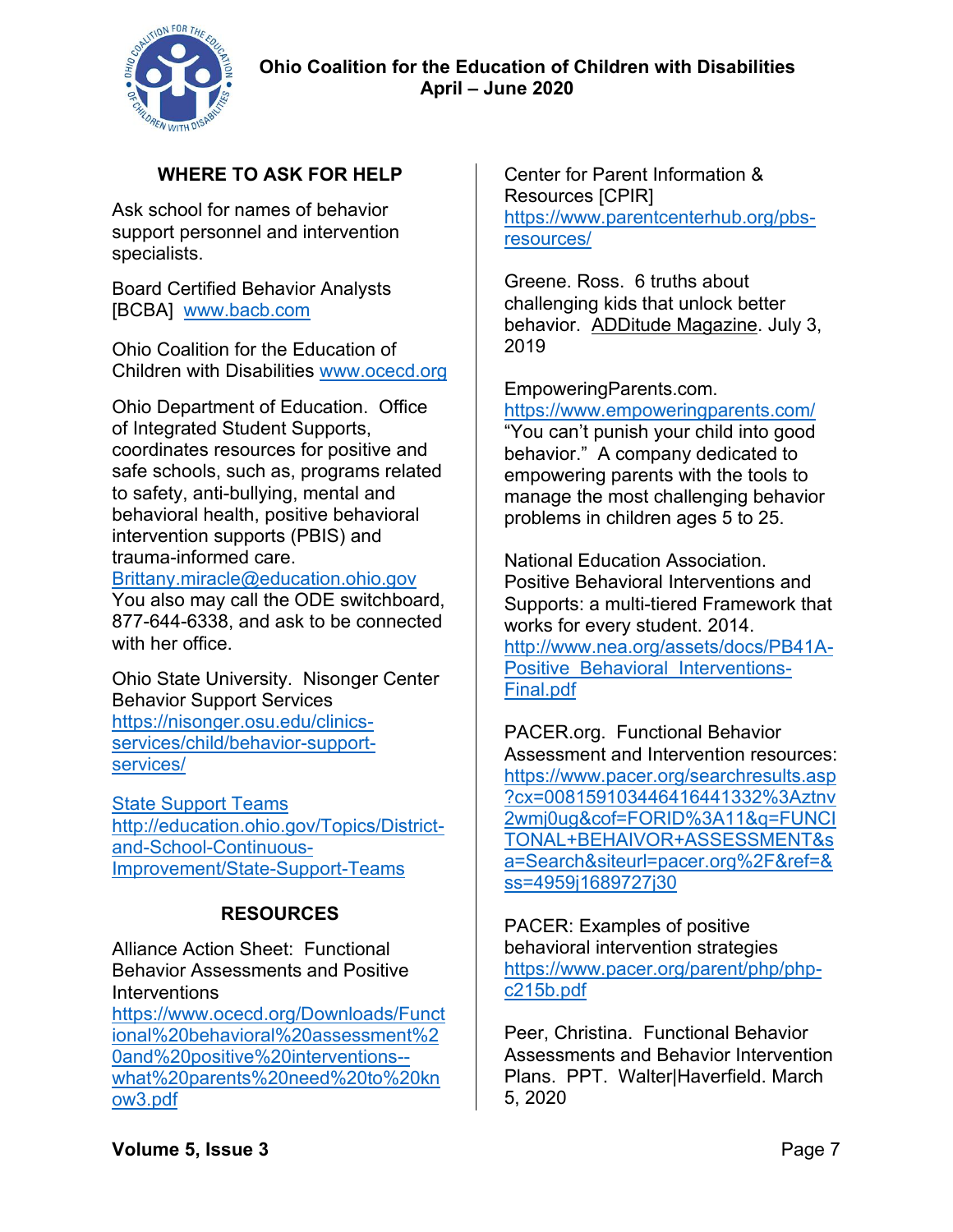

Positive Behavioral Interventions and Supports [PBIS] [www.pbis.org](about:blank)

#### PBIS for Ohio

[http://education.ohio.gov/Topics/Student](about:blank) [-Supports/PBIS-Resources](about:blank)

### PBIS for Ohio families

[http://education.ohio.gov/Topics/Student](http://education.ohio.gov/Topics/Student-Supports/PBIS-Resources/Ohio-Positive-Behavior-Interventions-Network-3) [-Supports/PBIS-Resources/Ohio-](http://education.ohio.gov/Topics/Student-Supports/PBIS-Resources/Ohio-Positive-Behavior-Interventions-Network-3)[Positive-Behavior-Interventions-](http://education.ohio.gov/Topics/Student-Supports/PBIS-Resources/Ohio-Positive-Behavior-Interventions-Network-3)[Network-3](http://education.ohio.gov/Topics/Student-Supports/PBIS-Resources/Ohio-Positive-Behavior-Interventions-Network-3)

State Support Team Region 11. Positive Behavioral Interventions & Supports. PBIS [https://www.sst11.org/PBIS.aspx](about:blank) 

SST 11 PBIS Newsletter https://drive.google.com/drive/folders/1U lmkOR7wLTG-1TPhccLDkhLjhTca00Ei

Understood.org. [www.understood.org](about:blank)  Types of behavior assessments: [https://www.understood.org/en/school](about:blank)[learning/evaluations/types-of](about:blank)[tests/types-of-behavior-assessments](about:blank)

Wrightslaw.com. Functional Behavior Assessment and Behavior Intervention Plan

[https://www.wrightslaw.com/info/discipl.i](about:blank) [ndex.htm](about:blank)

## **OCECD PUBLICATIONS**

Behavior-Focused IEPs, English and Spanish [https://www.ocecd.org/Downloads/Beha](about:blank) [vior%20Focused%20IEPs%20Rev%20](about:blank) [December%202015.pdf](about:blank) [https://www.ocecd.org/Downloads/OCE](about:blank) [CD%20%20%20Behavior%20Focused](about:blank) [%20IEPs%20Spanish%20Rev%2010%](about:blank) [202011.pdf](about:blank)

Positive Behavioral Interventions and IDEA 2004: opportunities for parenting and teaching

[https://www.ocecd.org/Downloads/Positi](about:blank) [ve%20Behavior%20Interventions%20Bo](about:blank) [ok%20Rev%205%202019.pdf](about:blank)



of Children with Disabilitie

Revised May 2019

**Positive Behavioral Interventions** and IDEA 2004: **Opportunities for Parenting and Teaching** 



Ohio Coalition for the Education of Children with Disabilities